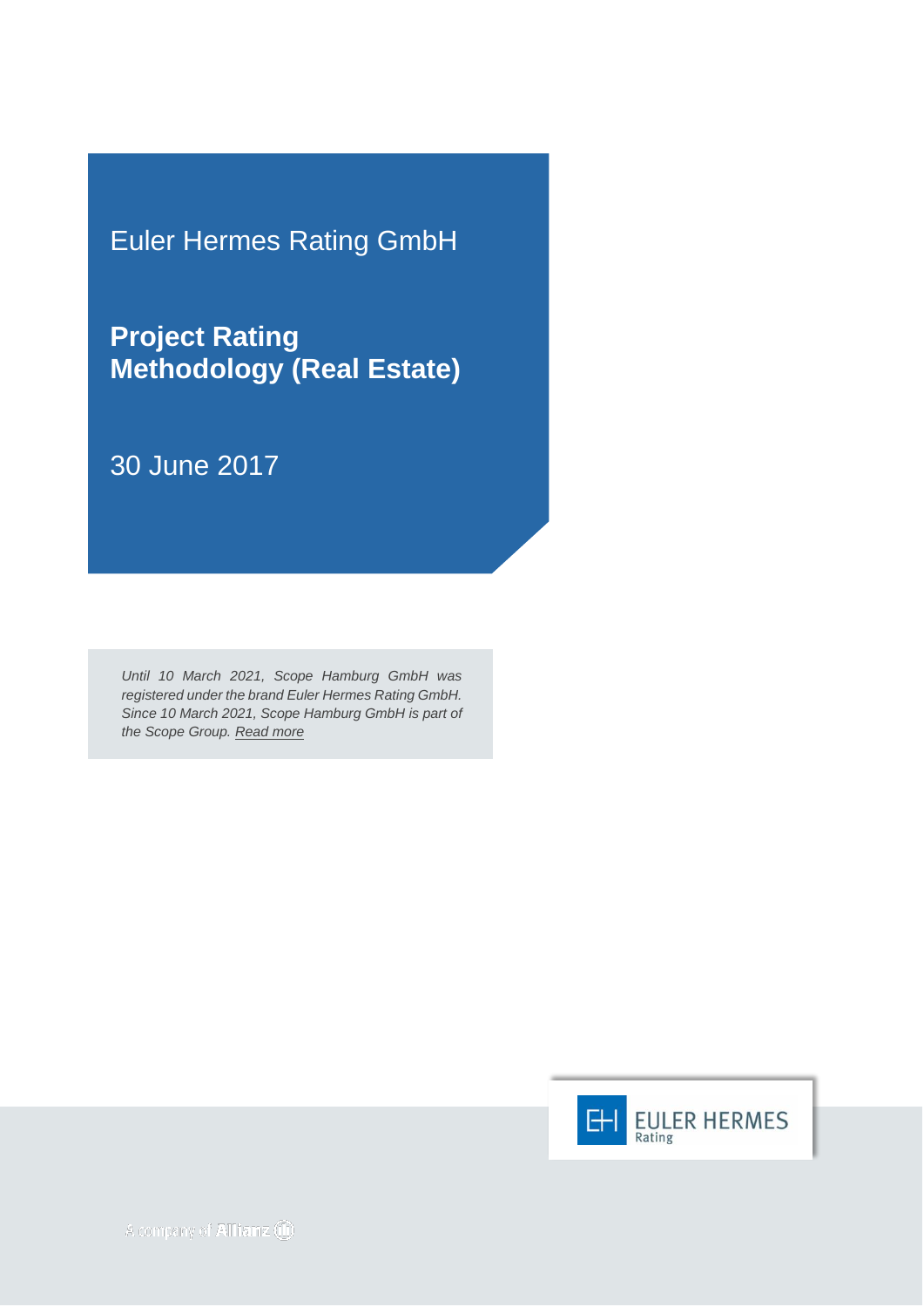

# **Contents**

| <b>Introduction</b>                 | 1 |
|-------------------------------------|---|
| <b>Project risk</b>                 | 1 |
| Location risk                       | 1 |
| Property risk                       | 3 |
| Leasing risk                        | 3 |
| Weighting                           | 4 |
| <b>Financial risk</b>               | 4 |
| Cash flow and earnings              | 4 |
| Capital structure and debt coverage | 5 |
| Stress scenario analysis            | 5 |
| Weighting                           | 6 |
| <b>Anchor rating</b>                | 7 |
| Weighting the risk profiles         | 7 |
| EHR rating matrix                   | 7 |
| <b>Stand-alone rating</b>           | 8 |
| Operational risks                   | 8 |
| Modification 1                      | 9 |
| <b>Project rating</b>               | 9 |
| Public sector                       | 9 |
| Modification 2                      | g |

#### **Appendices**

| Appendix 1 | Derivation of project rating (real estate) |
|------------|--------------------------------------------|
| Appendix 2 | Definition of financial ratios             |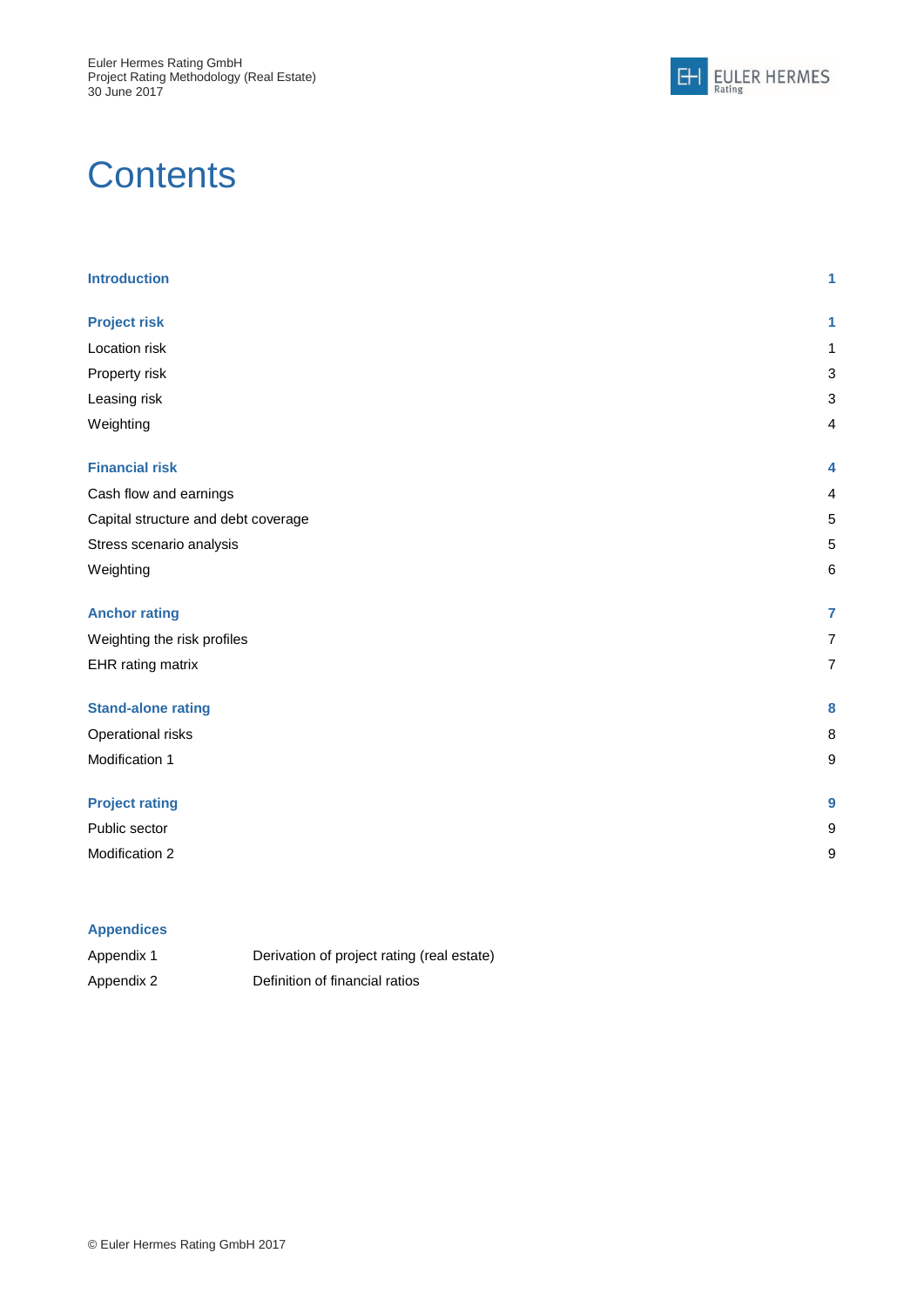Euler Hermes Rating GmbH Project Rating Methodology (Real Estate) 30 June 2017



# <span id="page-2-0"></span>**Introduction**

*Transparent presentation of rating methodology*

*No impact on existing Rating notations*

*Specification of general project rating methodology*

The main purpose of this methodology for real estate project ratings (the "real estate project rating methodology") is to more transparently describe how Euler Hermes Rating GmbH (EHR) arrives at its real estate project ratings so that clients, investors and interested third parties can better understand which rating criteria are relevant and how they are combined into a final rating notation. The adoption and application of this methodology does not change any rating notations issued using the project rating methodology from March 2012.

This project rating methodology supplements the Basic Principles for Assigning Credit Ratings and Other Services and further specifies the general project rating methodology, which are available on our website. The real estate project rating methodology addresses all special purpose entities and project companies whose object of business is to hold (debt) financed real estate for what is generally an unlimited period of time. Typical projects include commercial properties and residential buildings. Issue ratings of financial instruments are also covered by the Issue Rating Methodology, which is also available on our website. The real estate rating methodology does not apply to the rating process for structured finance where the issue is backed by a pool of claims.

*Case-by-case assessments are an integral part of the methodology*

As with all of its rating methodologies, Euler Hermes Rating GmbH uses the following methodological principles as a guide for the rating process. However, the final rating decision in each case remains at the Rating Committee's discretion. Since each rating represents an opinion given by analysts and the rating agency, case-by-case evaluations and assessments are an integral part of the methodology. The real estate project rating methodology must also accommodate different project stages, property types and organisational structures in the case-by-case assessments. The methodology thus provides the framework for the analysis and is continuously being refined.

*Weighting of project risks and financial risks* The rating methodology for real estate projects is organised into two major risk categories: project risk and financial risk. The following sections explain these areas of analysis and the individual rating drivers. They also describe how the drivers are weighted and combined into a final rating notation after factoring in rating modifications for project-specific operational risks and external factors. Appendix 1 lists all the rating drivers and shows how real estate project ratings are derived.

# <span id="page-2-1"></span>Project risk

*Internal and external analyses as starting points for risk analysis*

The analysis of project risk relating to location risk starts with information provided by the issuer or affiliated service providers as well as internal and external market analyses. External information primarily consists of analyses, market reports, supplementary information or expert reports and information material supplied by economic institutes and trade associations. Analysts gather information on project structure, property risk and leasing risk from the project documentation, property walk-throughs and discussions with management.

## <span id="page-2-2"></span>Location risk

The location analysis considers fundamental conditions and changes in the market and competitive environment that may affect future trends, especially where they relate to the cash flows generated by a particular property. The analysis looks at location criteria that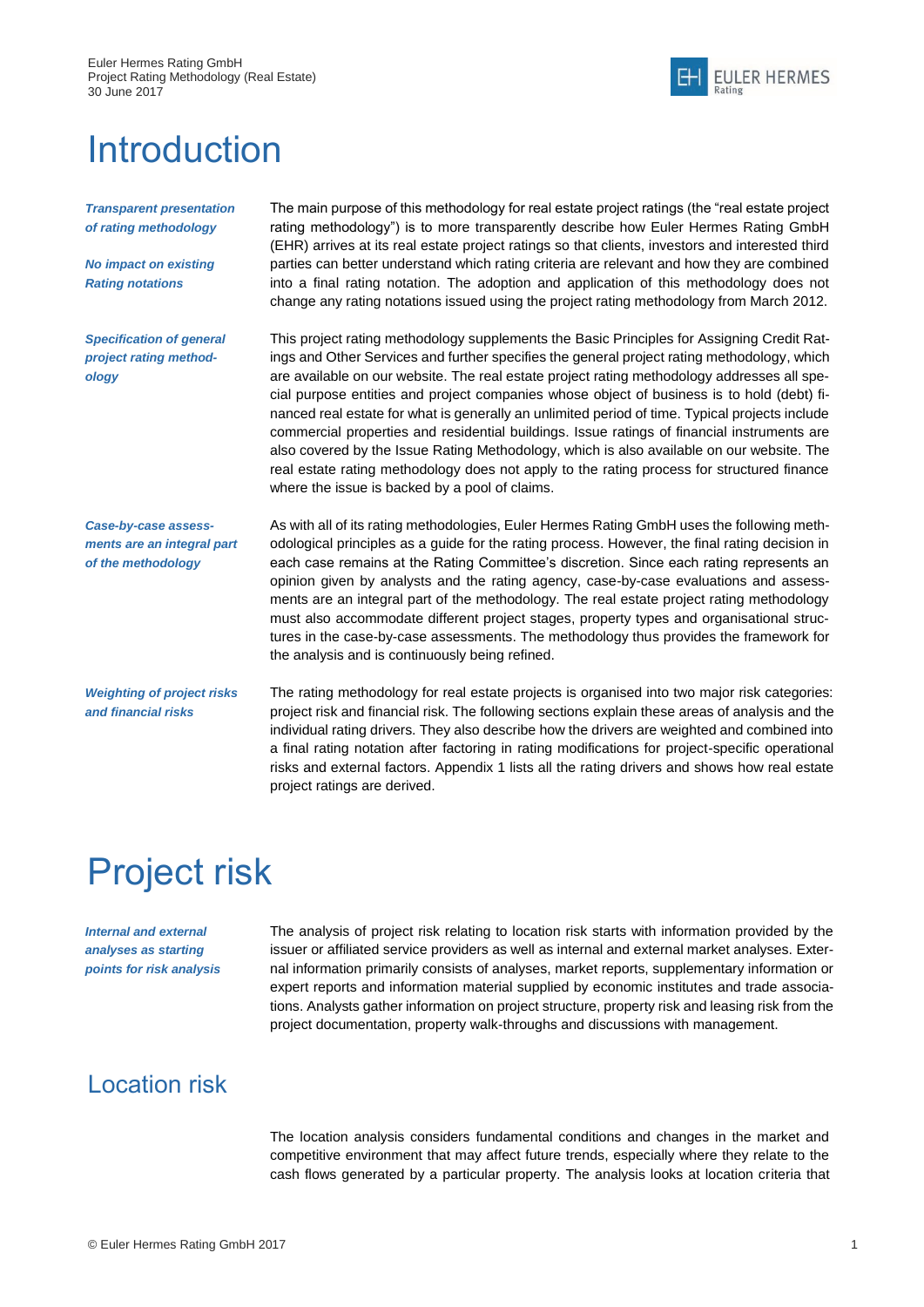

apply to the region as a whole (macrolocation) and to the project site's immediate surroundings (microlocation).

## **Macrolocation**

| <b>Analysis of fundamental</b><br>economic conditions<br>and real estate market | The macrolocation's economic environment is closely evaluated in an analysis of funda-<br>mental economic conditions. The analysis focuses on quantitative indicators that provide<br>clues as to expected future demand among tenants or buyers. However, EHR also analyses<br>macroeconomic data, trends in the real estate market and the economic performance of<br>specific industries of relevance to how the properties are used or who rents them.                                                                                                                                                      |
|---------------------------------------------------------------------------------|-----------------------------------------------------------------------------------------------------------------------------------------------------------------------------------------------------------------------------------------------------------------------------------------------------------------------------------------------------------------------------------------------------------------------------------------------------------------------------------------------------------------------------------------------------------------------------------------------------------------|
| <b>Evaluation of structural</b><br>environment and<br><i>infrastructure</i>     | In addition, the macrolocation analysis looks at the site's structural environment with respect<br>to population demographics, commercial structures, industry mix and the supraregional in-<br>frastructure, among other factors. It also assesses the broader regulatory environment, in-<br>cluding construction law, landlord-tenant law, tax law and environmental protection regula-<br>tions.                                                                                                                                                                                                            |
| <b>Impact of regulatory</b><br>environment                                      | Analyses generally examine the impact of the legal, political and technological environment<br>on the real estate project's future performance as well. This includes medium- to long-term<br>structural shifts that may necessitate significant changes to the real estate project.                                                                                                                                                                                                                                                                                                                            |
|                                                                                 | High cyclicality and/or volatility in relevant industries - usually the tenants' industries - gen-<br>erally poses a higher risk to the earning power and cash flows of the property-owning com-<br>pany, thereby changing the requirements with regard to property quality, tenant structure<br>and the financial flexibility of the real estate project.                                                                                                                                                                                                                                                      |
| <b>Analysis of diversification</b>                                              | Identified risks may manifest themselves more strongly in regionally concentrated property<br>portfolios than in regionally diversified ones. To account for this, the analysis considers pro-<br>ject diversification as well, particularly with respect to the number of macrolocations in the<br>portfolio.                                                                                                                                                                                                                                                                                                  |
| <b>Microlocation</b>                                                            |                                                                                                                                                                                                                                                                                                                                                                                                                                                                                                                                                                                                                 |
|                                                                                 | There are more (sub-)markets to analyse when real estate projects consist of multiple indi-<br>vidual properties at different locations or in different asset classes.                                                                                                                                                                                                                                                                                                                                                                                                                                          |
| <b>Analysis of location, infra-</b><br>structure and competitive<br>positioning | The analysis of fundamental conditions at the microlocation covers factors such as property<br>location, relevant local infrastructure and relevant competition. When comparing properties<br>with competing real estate, analysts look not only at quantitative factors, but also - wherever<br>possible - qualitative characteristics that represent competitive advantages or disad-<br>vantages, particularly concerning location, property specification and tenant mix. Qualitative<br>differentiators that may significantly affect the property's market positioning are identified in<br>this process. |
| <b>Analysis of diversification</b>                                              | Identified risks may manifest themselves more strongly in regionally concentrated property<br>portfolios than in regionally diversified ones. To account for this, the analysis considers pro-<br>ject diversification as well, particularly with respect to the number of microlocations in the<br>portfolio.                                                                                                                                                                                                                                                                                                  |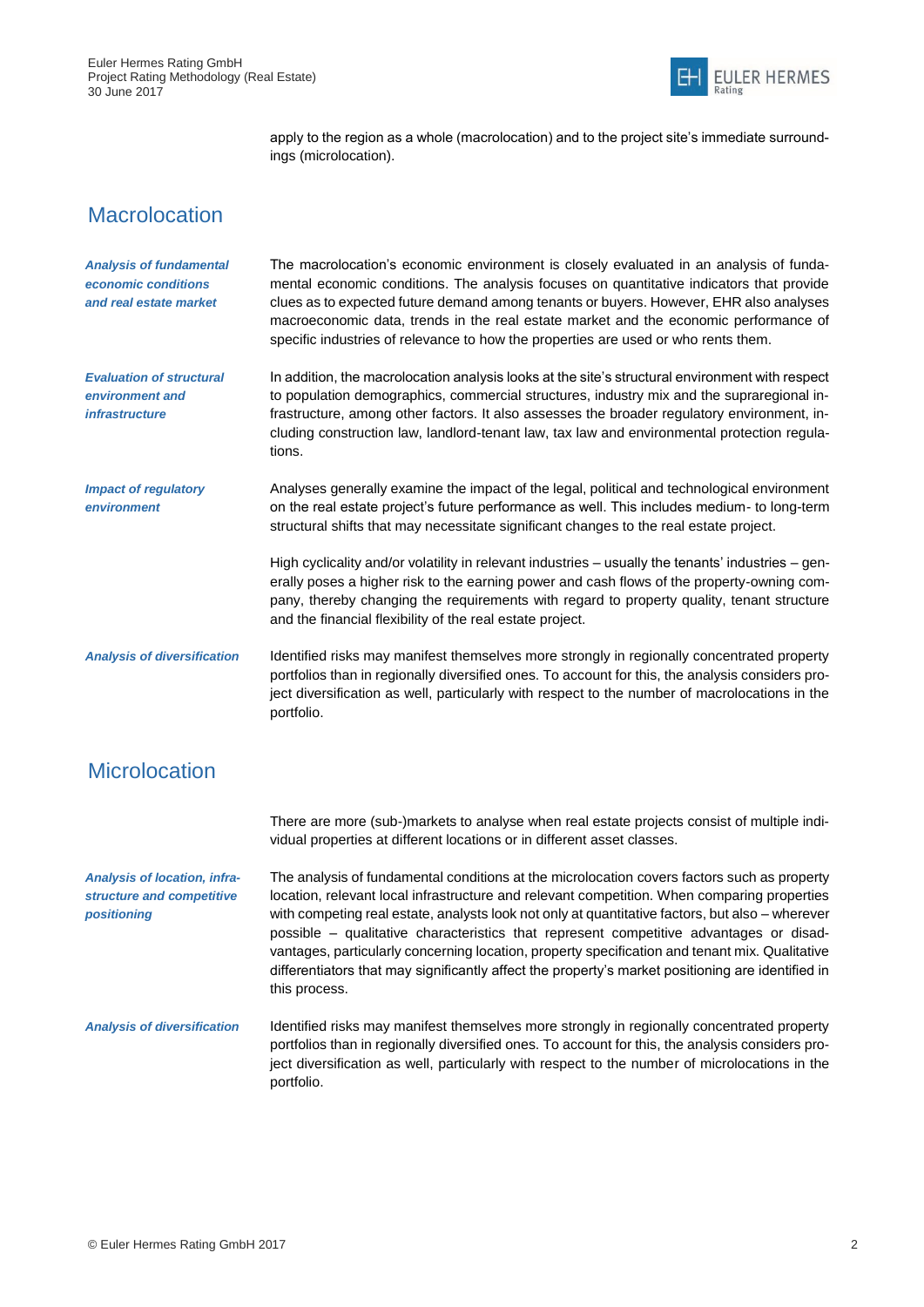

## <span id="page-4-0"></span>Property risk

| <b>Evaluation of property</b><br>specifications       | The analysis of property quality begins with the real estate project's fundamental objectives.<br>Property quality depends largely on the property's specifications (e.g. construction or equip-<br>ment quality, floor plans, etc.) and its state of maintenance. Property specifications are eval-<br>uated against the (future) needs of the property user or tenant. Criteria are also evaluated<br>and checked for plausibility in light of expected market trends and the property's competitive<br>position. |
|-------------------------------------------------------|---------------------------------------------------------------------------------------------------------------------------------------------------------------------------------------------------------------------------------------------------------------------------------------------------------------------------------------------------------------------------------------------------------------------------------------------------------------------------------------------------------------------|
| <b>Plausibility assessment</b><br>of property quality | The evaluation and plausibility assessment of property quality draws on sources such as<br>discussions with the property's asset managers, owners and operators, if applicable. Ana-<br>lysts consult expertises of recognised valuers about the property's value and condition. They<br>also generally inspect the property themselves to obtain a complete understanding of the<br>project's quality.                                                                                                             |
| <b>Evaluation of</b><br>diversification               | Identified risks may manifest themselves more strongly in individual properties than in real<br>estate portfolios. To account for this, the analysis considers project diversification as well,<br>particularly with respect to the number of individual properties or different usage types.                                                                                                                                                                                                                       |

## <span id="page-4-1"></span>Leasing risk

### Tenant structure

*Dependencies on individual tenants* The tenant structure analysis identifies the presence and extent of any dependencies on individual tenants or industries. The analysis evaluates the creditworthiness of any anchor tenants or sole tenants wherever possible. Analysts also assess lease structures, particularly with regard to the length of lease terms.

Real estate projects run the risk of having prices squeezed, particularly in response to pressure from tenants. This can occur when the property has a weak market position or when tenant concentration is high (e.g. due to anchor tenants). The analysis includes an assessment of the impact of these structures on the project's future performance.

### **Operators**

*Focus on the operationalisation of the project stakeholders* The real estate project may be exposed to significant risks from the property operator (for hotels, nursing homes or other properties run by specialised operators), its creditworthiness, its available resources or its operating contract with the owner. Available resources should be adapted to the size of the overall real estate project and adequate to sufficiently support the projected future development of the real estate project or portfolio. Analysts generally assess these risks on a project-by-project basis.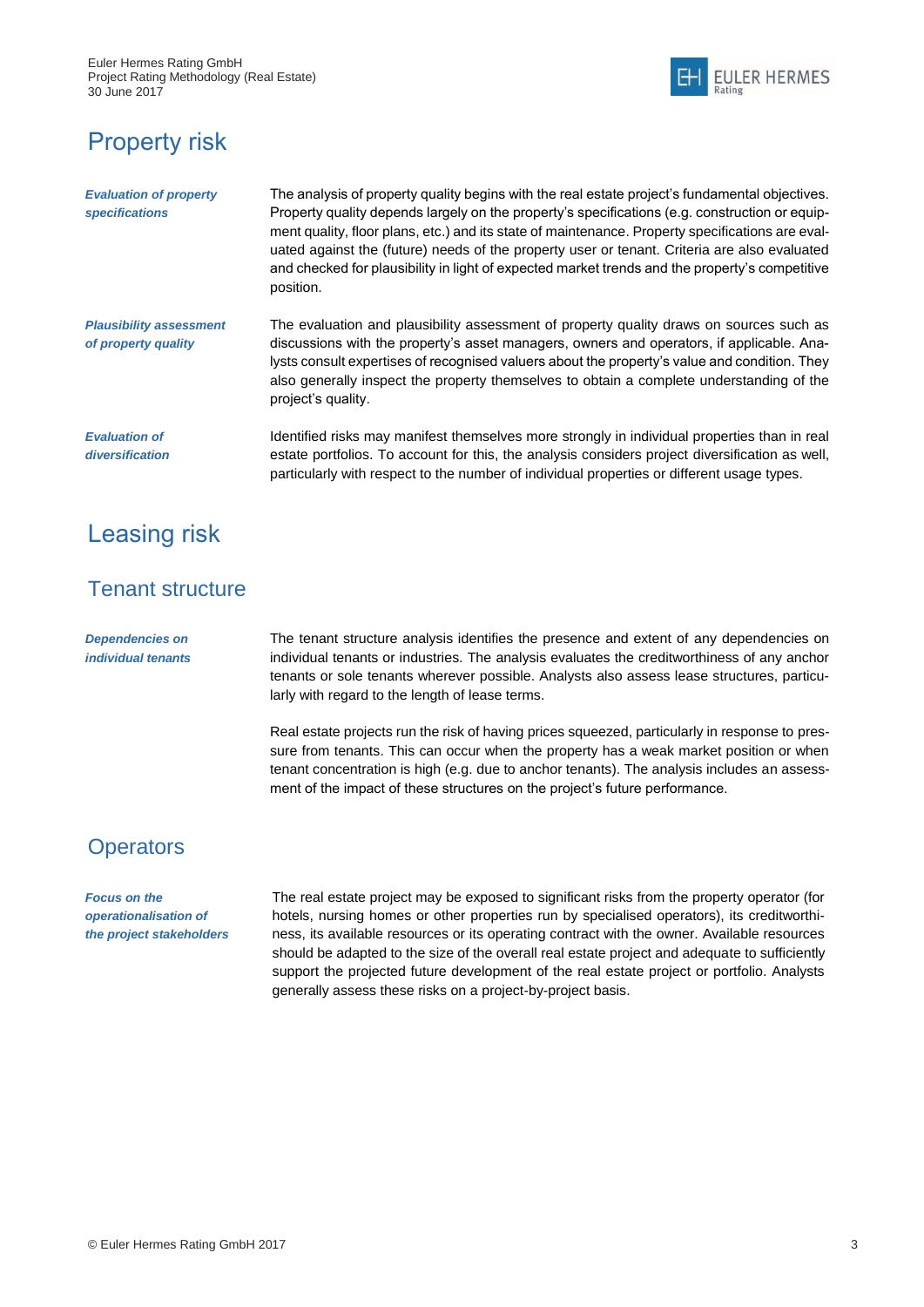Euler Hermes Rating GmbH Project Rating Methodology (Real Estate) 30 June 2017



## <span id="page-5-0"></span>**Weighting**

#### *Analyst-based weighting of sub-factors*

To assess project risk, an EHR analyst assigns weights to three sub-factors: site risk, property risk and leasing risk. The weighting reflects the analyst's assessment of which factors will have the biggest impact on the real estate project's future performance. Once these subfactors have been weighted, project risk is assigned to one of five categories:



# <span id="page-5-1"></span>Financial risk

*Analysis of the standalone and consolidated financial statements and the business plan*

The financial analysis generally relies on the issuer's planning / business plan and on the property-owning companies' audit reports (standalone and consolidated financial statements) from the past three to five financial years, assuming the property is already completed. Intra-year performance is evaluated based largely on monthly or quarterly reporting. Financial flexibility is assessed using a cash flow analysis, a current financing overview and a liquidity forecast. The project's initiators and/or owners also generally provide information on the financial plan as well as the assumptions underlying the plan. Analysts usually supplement the information with simulations and stress tests of their own.

*Adjustment of the balance sheet and income statement*

Disclosures in the annual financial statements and the business plan are adjusted. The balance sheet adjustments focus on the correction of grooming transactions and the recoverability of reported assets. Income statement adjustments focus on the elimination of nonrecurring income and expense items. Financial ratios are calculated through the cycle based on this information and assessed using EHR's internal ratio system.

## <span id="page-5-2"></span>Cash flow and earnings

*Analysis of cash sources and uses*

The cash flow analysis determines the sources and uses of cash flows in the project company's past and future periods based on a cash flow statement that classifies cash flows as operating, investing or financing cash flows.

The analysis looks at the following cash flow components:

#### **Cash flow analysis**

- Net cash from operating activities
- Net cash used in investing activities
- Free cash flow
- Net cash used in financing activities

The cash flow analysis, which is one component of the financial planning assessment, shows the potential impact of planned income and balance sheet policies on the real estate project's future cash flows.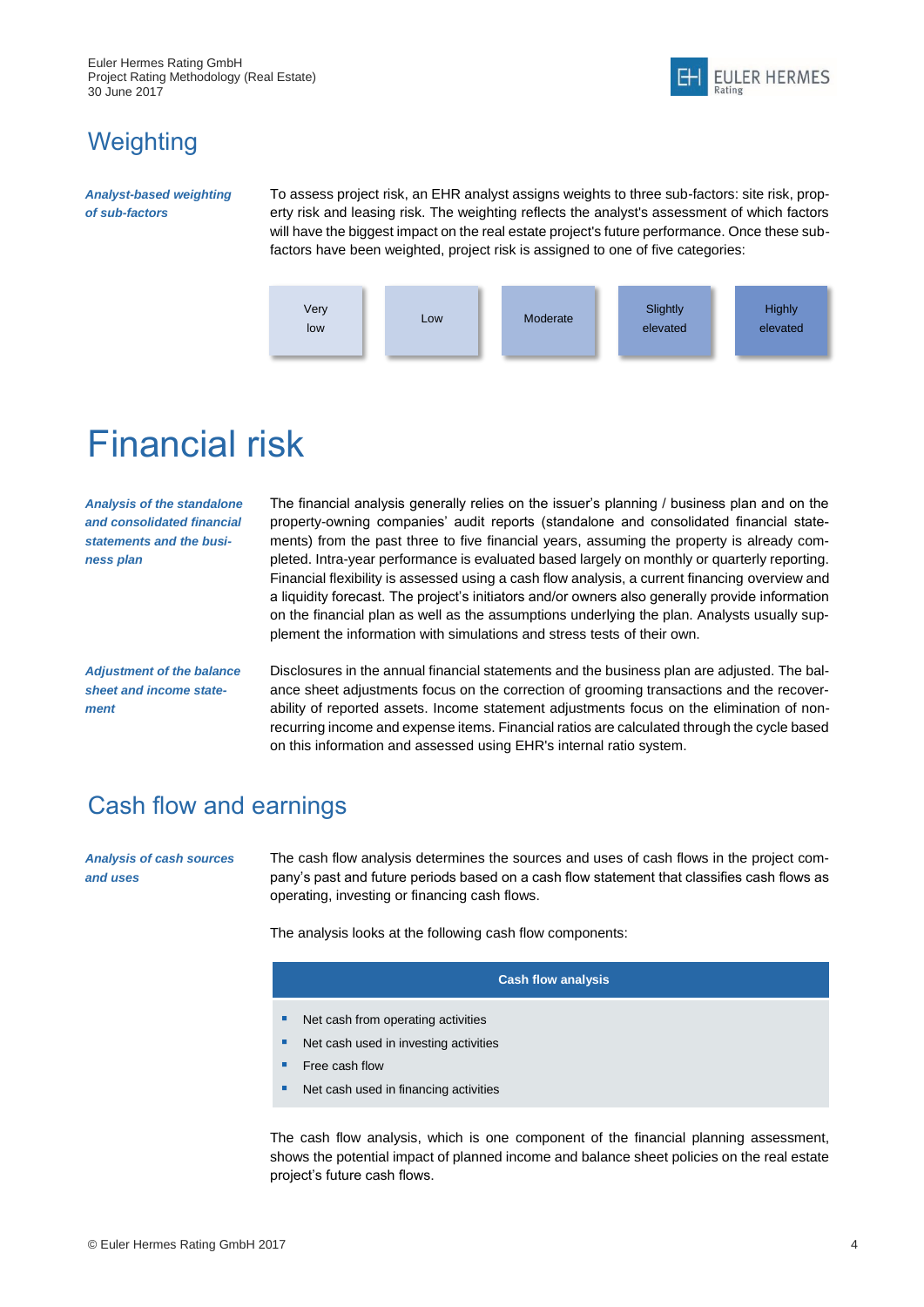

*Focus on the return on capital employed* EHR primarily assesses the issuer's (special purpose vehicle's) earning power using the return on capital employed (ROCE). In the financial planning assessment, it focuses on evaluating future revenue, income and expenses given the project's structure and the market's expected performance.

## <span id="page-6-0"></span>Capital structure and debt coverage

*Assessment of the capital structure and interest and debt coverage ratios*

When evaluating the capital structure, EHR analyses the static capital structure as well as the dynamic debt to cash ratio. The ratio of economic capital to total assets and the ratio of economic capital to debt are particularly significant for the capital structure as well. This part of the assessment also considers the structure and recoverability of reported assets. The debt coverage analysis investigates the interest and debt coverage ratios among other factors.

The following ratios are important in evaluating the capital structure and debt:

| <b>Capital structure</b>  | Debt coverage                            |  |  |
|---------------------------|------------------------------------------|--|--|
| Equity ratio              | <b>EBIT</b> interest coverage ratio<br>ш |  |  |
| Loan-to-value (LTV) ratio | Debt service coverage ratio (DSCR)<br>ш  |  |  |

*Implementation of possible corporate actions or capital expenditures*

*Assessment of financial flexibility*

*Assessment of refinancing risks* The analysis of the future indebtedness is based on the financial plan. It considers the impacts of implementing corporate actions and capital expenditures and changing financial ratios. These developments must be consistent with the project structure.

Another criterion used to evaluate debt coverage is financial flexibility, which is considered after accounting for changes in liquidity during the year, assessing available lines of credit, and evaluating the diversification of financing partners through financial intermediaries and the capital market. Financial covenants and loan collateralisation play an important role in this process, too.

The debt coverage assessment also analyses the risks that may result from unsettled financing (e.g. refinancing) or interest rate changes.

## <span id="page-6-1"></span>Stress scenario analysis

*Critical examination of key model parameters and derivation of stress scenarios*

In its extended analysis of financial risk, EHR usually draws up a rating case that defines ranges for various parameters based on certain assumptions, and analyses their impacts on the project's cash flows and debt coverage. In addition, EHR usually critically examines all key model parameters and assesses the impact of stress scenarios derived from them on cash flows and debt coverage.

The scenarios simulate variances in key income and expense categories such as diverging price trends or property vacancies. The primary purpose of this analysis is to measure and assess the sensitivity of project cash flows, focusing on different scenarios involving location, property or leasing risks such as changes in rents, vacancies or investment costs. EHR's assessment is generally based on conservative scenarios. Concrete break-even values are calculated in individual cases as well. Scenario analysis findings provide valuable insights into the stability and sustainability of the project's debt coverage.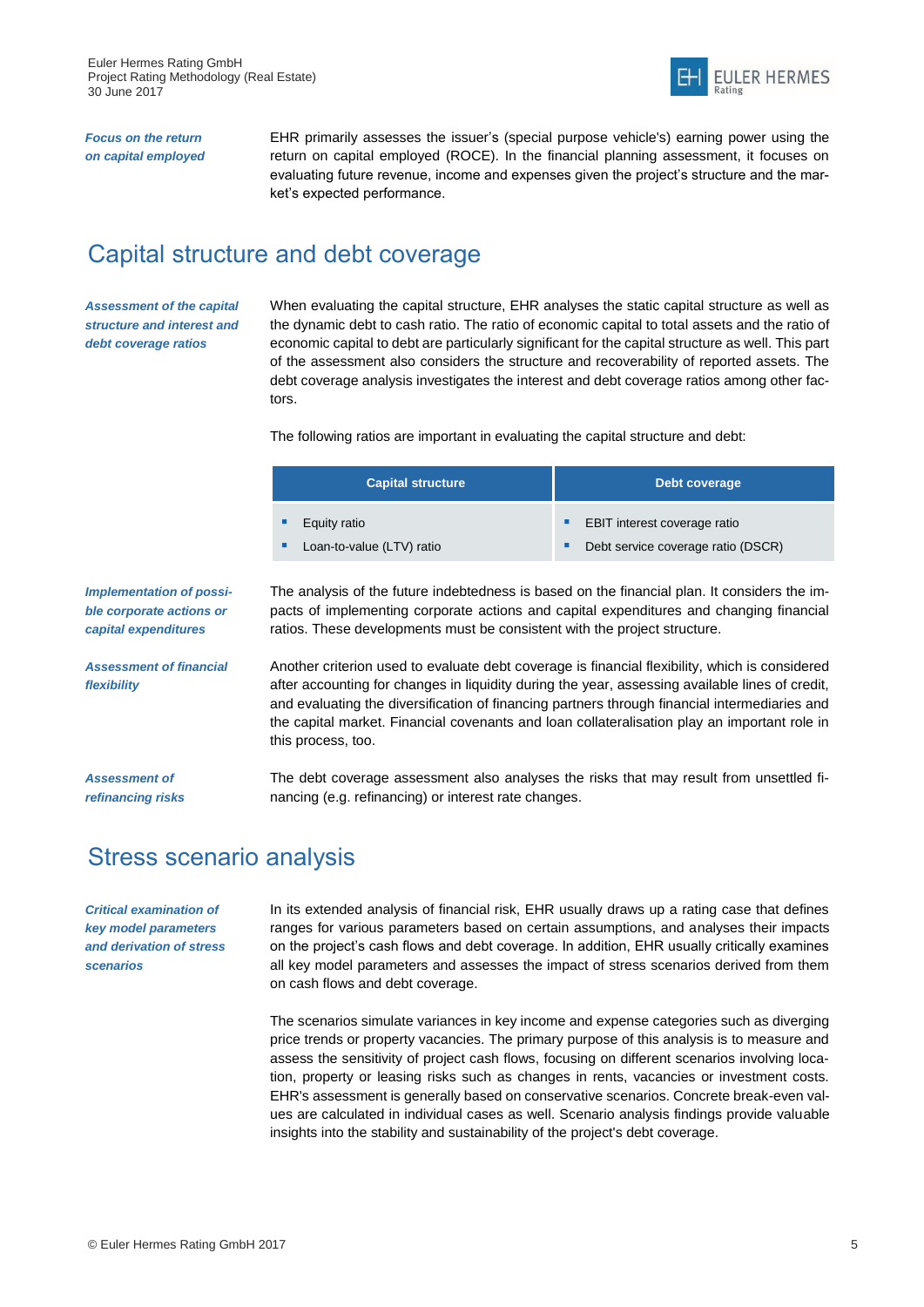

Key stress scenario analysis tools are:

|   | <b>Tools</b>                                     |
|---|--------------------------------------------------|
| п | Market price scenarios, inflation, interest      |
|   | Demand scenarios                                 |
| ■ | Probability distributions/Monte Carlo simulation |
|   | Break-even analysis                              |
|   | Event risks and likelihoods of occurrence        |
|   | Combination of various stress scenarios          |

# <span id="page-7-0"></span>**Weighting**

*Analyst-based weighting of categories*

Financial risk is assessed based largely on the findings from the scenario analysis. The impacts on coverage ratios are usually given the highest weighting. Financial risk is classified into one of six categories:

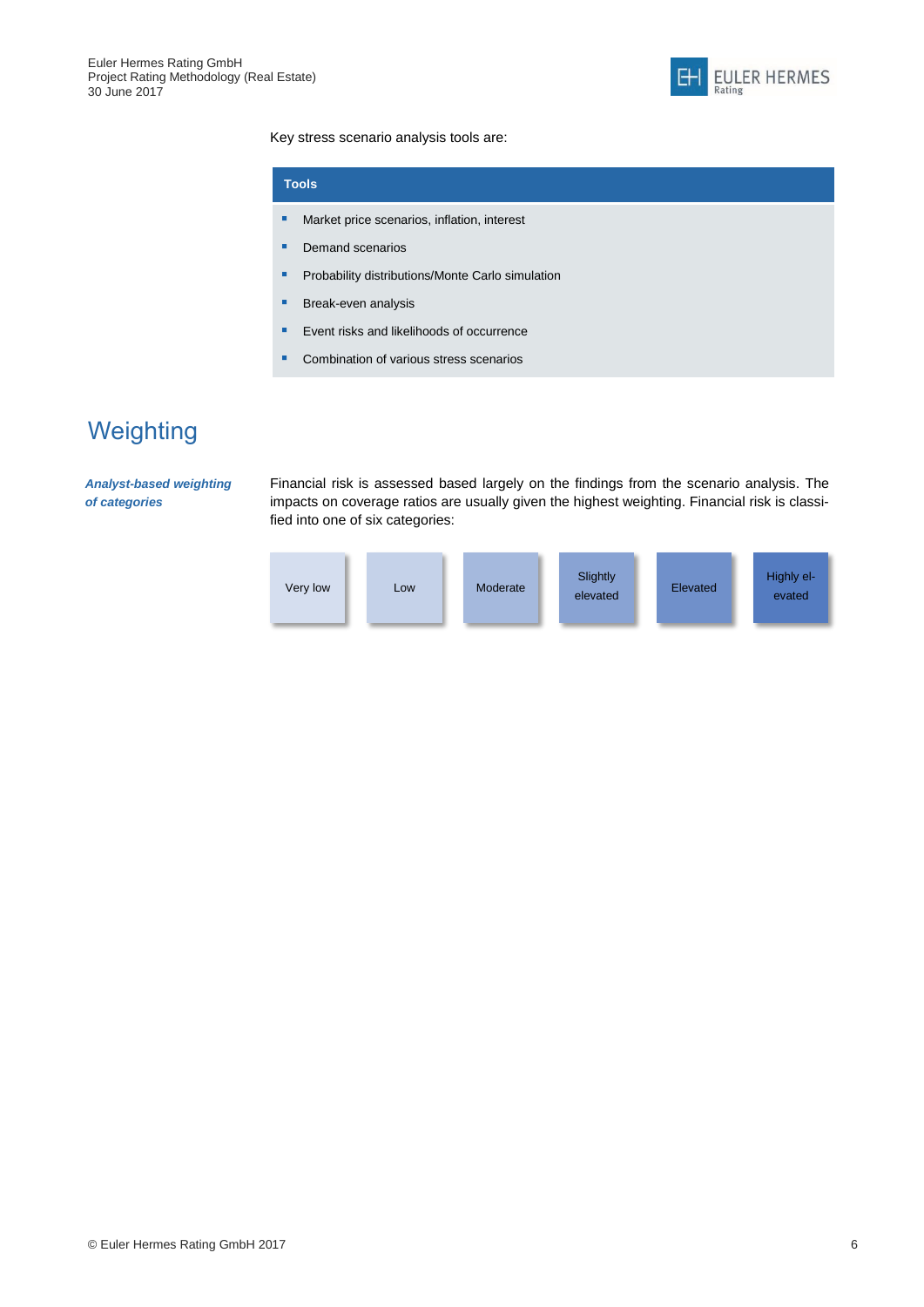# <span id="page-8-0"></span>Anchor rating

## <span id="page-8-1"></span>Weighting the risk profiles

The estimated project and financial risk is used to calculate the issuer's anchor rating. The anchor rating combines the project and financial risk to form a (sub-)rating. It does not consider possible operational risks or external factors.

## <span id="page-8-2"></span>EHR rating matrix

*Asymmetrical weighting of project and financial risk*

The anchor rating is a function of the categories previously assigned to the two risk profiles. The assigned financial risk category plays an outsize role in risk profile weighting. If the real estate project has an elevated financial risk, the financial risk profile will tend to dominate the anchor rating. If the financial risk is low, the project risk will gain significance. The weighting, in other words, is asymmetrical. That means that a project must have a strong financial risk profile in order to obtain an investment grade anchor rating. An elevated financial risk, on the other hand, generally produces an anchor rating that is below-average or even well below-average.

Project and financial risk profiles are weighted in the EHR rating matrix, which combines the two risk profile categories into a single anchor rating:

|         | <b>Financial risk</b> |                |      |            |                        |           |                      |  |
|---------|-----------------------|----------------|------|------------|------------------------|-----------|----------------------|--|
|         |                       | Very low       | Low  | Moderate   | Slightly ele-<br>vated | Elevated  | Highly ele-<br>vated |  |
| risk    | Very low              | $AAA / AAA +$  | AA   | А-         | BBB-                   | BB-       | <b>B-</b>            |  |
| Project | Low                   | AA             | $A+$ | BBB+       | BB+                    | $B+$      | <b>CCC</b>           |  |
|         | Moderate              | AA-            | A    | <b>BBB</b> | <b>BB</b>              | B         | CCC-                 |  |
|         | Slightly elevated     | $\overline{A}$ | BBB+ | $BB+$      | BB-                    | <b>B-</b> | <b>CC</b>            |  |
|         | Highly elevated       | <b>BBB</b>     | BB+  | BB-        | B                      | $CCC +$   | C                    |  |

The matrix provides guidance for analysts. However, analysts may elect to depart from this procedure in specific, justified cases.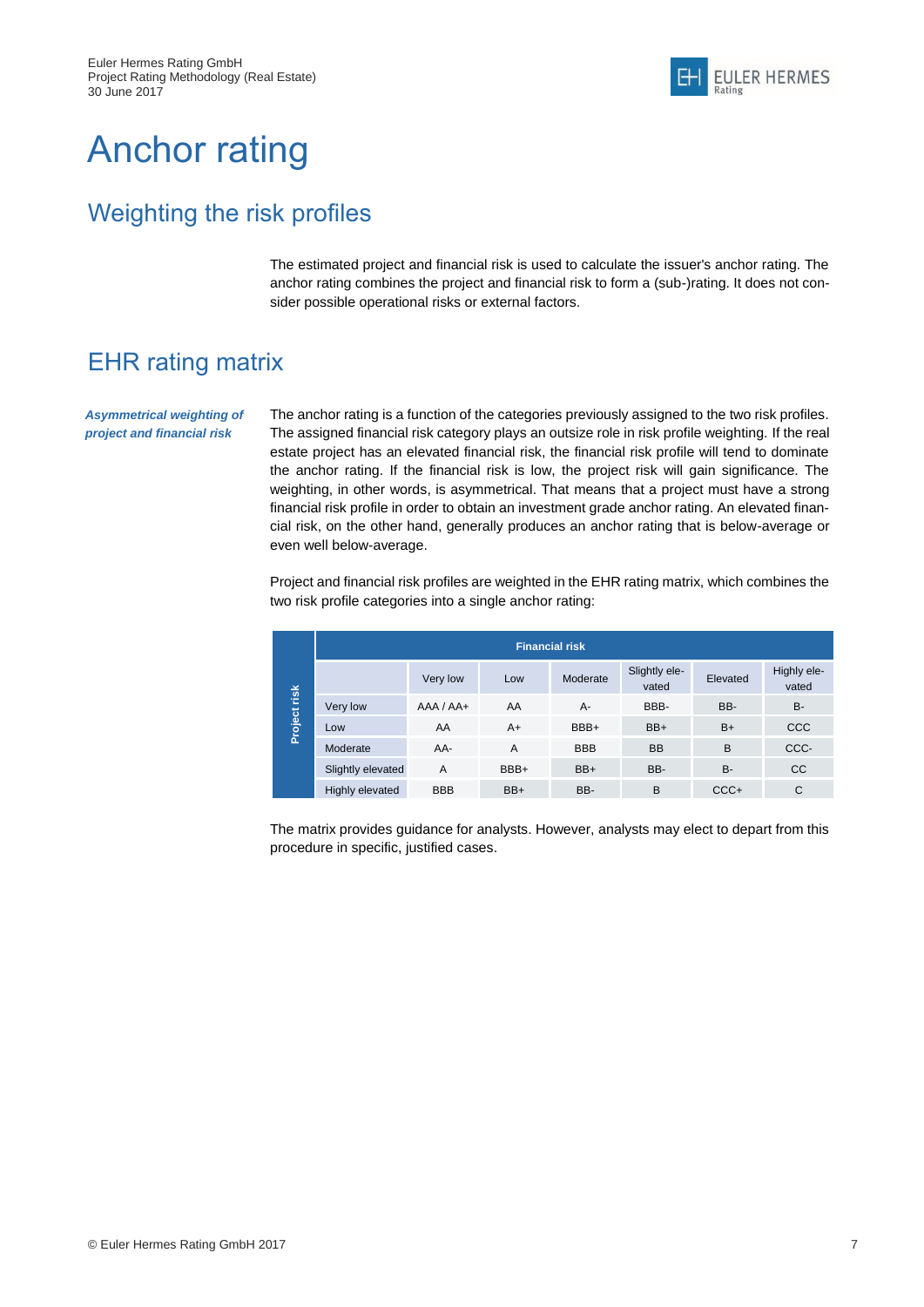

# <span id="page-9-0"></span>Stand-alone rating

## <span id="page-9-1"></span>Operational risks

*Focus on project-specific structures and processes* Operational risks are identified and assessed separately from project and financial risks. They primarily relate to structures and processes that are specific to the project.



*Assessment of project planning, construction and marketing risks Assessment of management, corporate governance and organisation Analysis of business processes* The presence of typical project planning, construction and marketing risks often results in a negative modification of the anchor rating. However, the modification may be reversed once the project has been completed on schedule and successfully started up. During the assessment, analysts pay close attention to measures taken to limit typical risks posed by construction cost overruns, delays, start-up problems and liquidity shortages during the construction period. The company's management is assessed based on factors such as external stakeholders' qualifications and dependence on specific individuals. If necessary, corporate governance policies are assessed as well, with the assessment concentrating on interest, oversight and incentive structures and the ability of external stakeholders to obtain reliable information about the project's situation and progress. The analysis of the company's organisation focuses on transparency, efficiency, sustainability and manageability. Planning and management tools, for their part, are assessed for their ability – along with the risk management system – to give the project team a sound basis for making project management decisions. The business process analysis focuses on the project stakeholders (asset management, technical management). It specifically assesses the capabilities of the contracted companies or individuals. The assessment of legal risks mainly considers risks from ongoing litigation or legal disputes.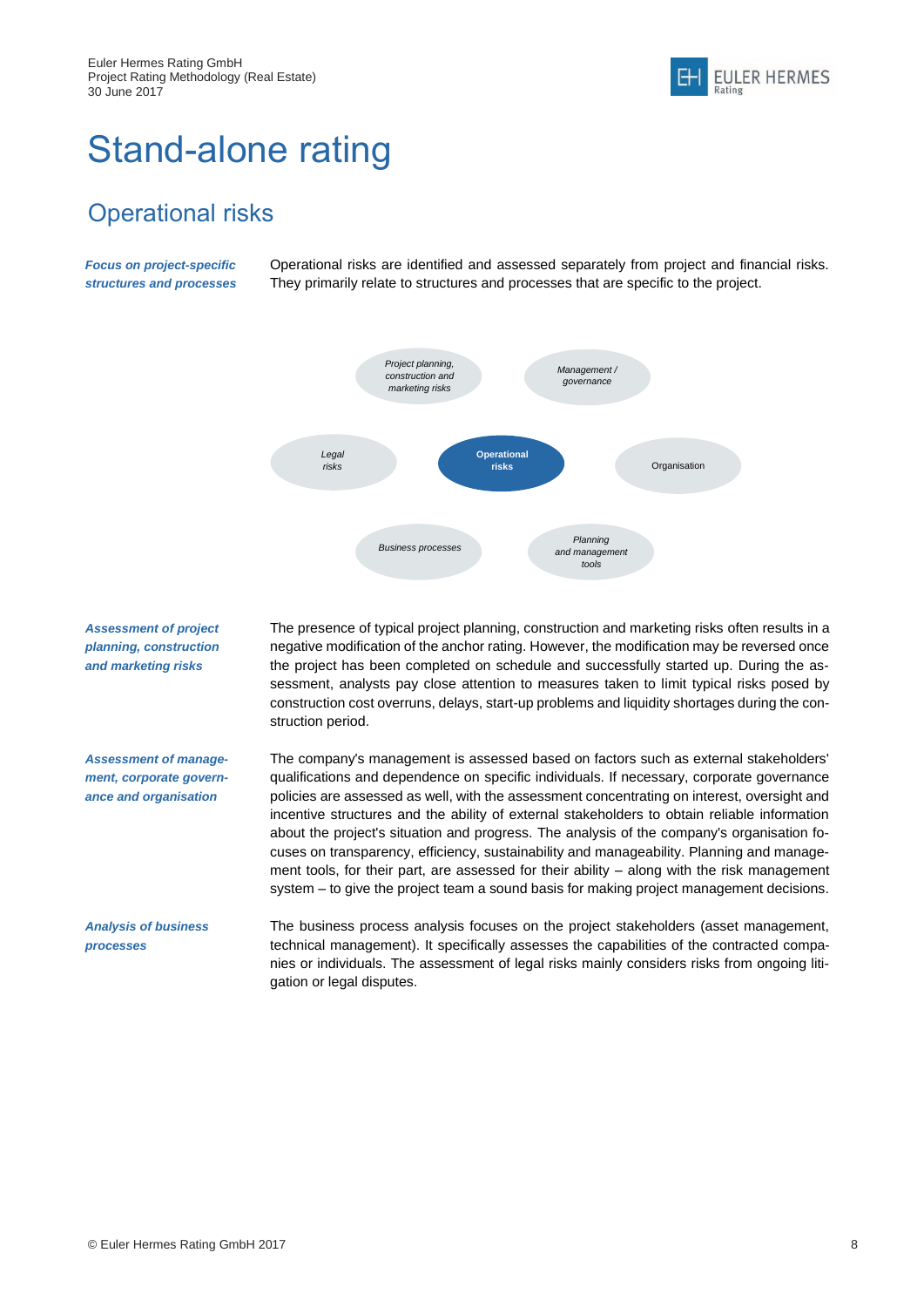Euler Hermes Rating GmbH Project Rating Methodology (Real Estate) 30 June 2017



## <span id="page-10-0"></span>Modification 1

*Standalone rating as a modification of the anchor rating*

Regarding the assessment of operational risks and the potential modification of the anchor rating, EHR initially assumes that the project managers have all their project-specific structures and processes under control or have taken adequate precautions to address any problems that may arise. For that reason, modifications generally have a negative effect. The extent of the modification is determined by analysts on a case-by-case basis and can result in a significant (negative) adjustment to the rating. In specific, justified cases, the modification may also result in a slight improvement of the standalone rating.

The result of the modification is the standalone rating, which provides an opinion about the project's independent rating.

# <span id="page-10-1"></span>Project rating

## <span id="page-10-2"></span>Public sector

*Public sector impact* The creditworthiness of the project being rated may be affected by a public sector background.

> If public sector entities hold qualified voting or control rights or make up the majority of the project's sponsors, analysts will conduct a review to determine whether the facts justify a rating modification. A distinction is made between direct / de jure control and indirect / de facto influence due to the project's significance. If de facto influence is found to exist, various criteria are evaluated to determine the probability and possibility of the public sector intervening temporarily if necessary.

## <span id="page-10-3"></span>Modification 2

*Project rating as the result of modifying the standalone rating*

The standalone rating is modified after possible external factors associated with public sector involvement have been evaluated. The modification can be positive or negative depending on the specific facts of the situation, including the public sector rating. The extent of the modification is generally determined by analysts on a case-by-case basis.

The result of Modification 2 is the project rating, which provides an opinion about the rating of the project and/or the special purpose vehicle for the project.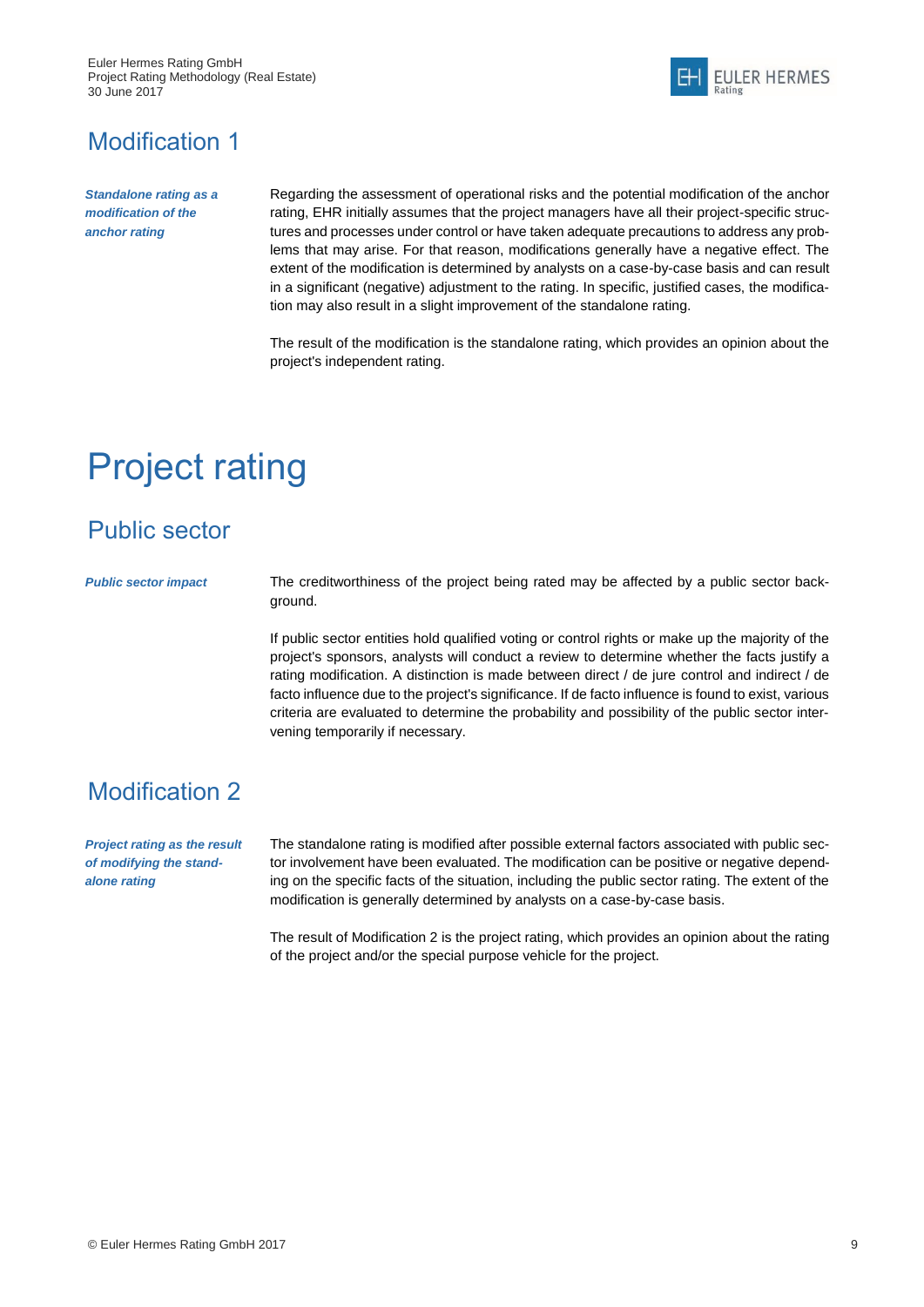

## Appendix 1: Derivation of project rating (real estate)

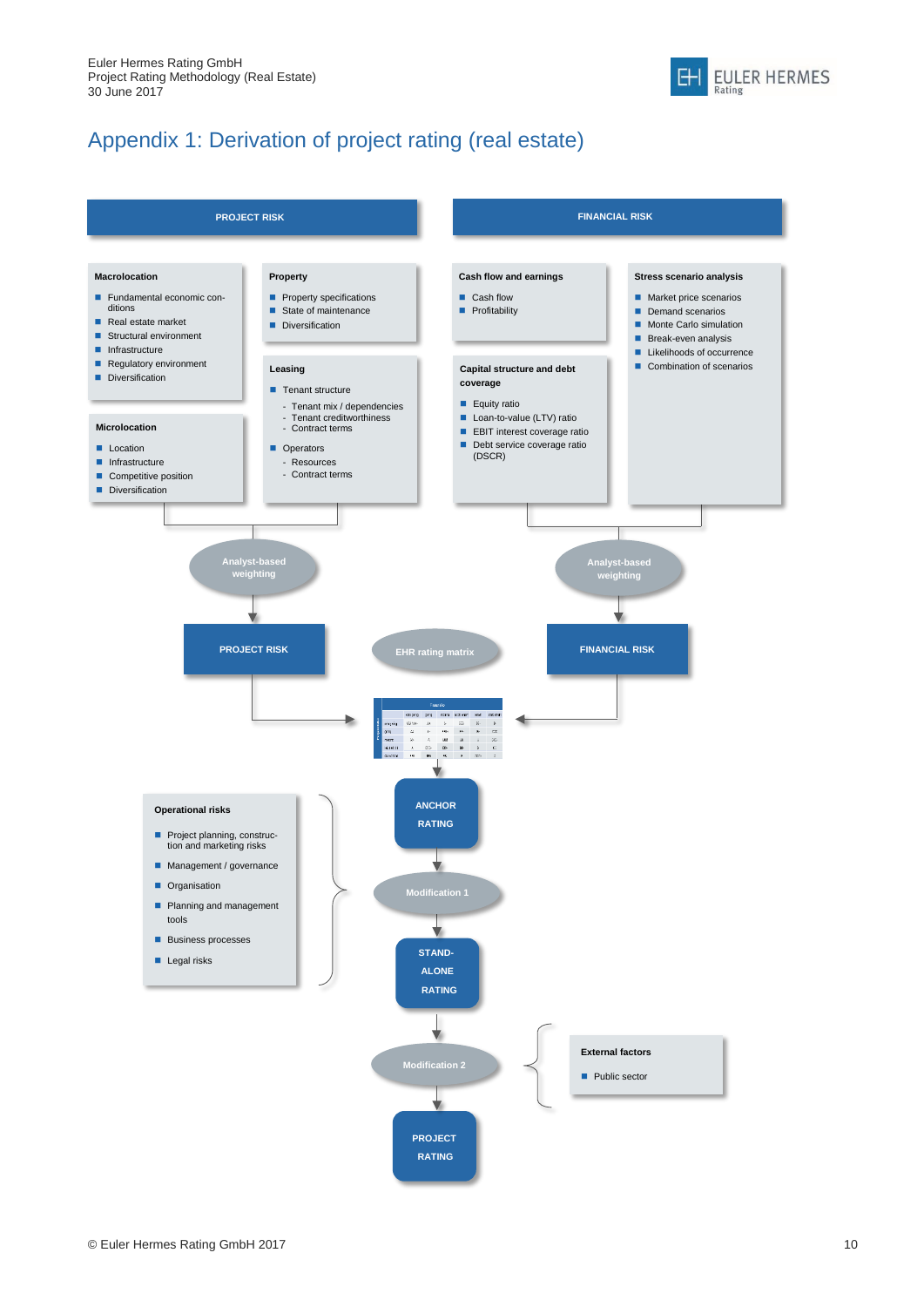## **Appendix 2: Definition of financial ratios**

### **Earning power**

### **EBITDA margin**

| <b>EBITDA</b> margin         |
|------------------------------|
| <b>Numerator</b>             |
| <b>EBITDA</b>                |
| <b>Denominator</b>           |
| Gross revenue for the period |

#### **Return ratios**

| <b>ROCE</b>                                           | Cash flow return on investment (cash flow ROI) |
|-------------------------------------------------------|------------------------------------------------|
| <b>Numerator</b>                                      | <b>Numerator</b>                               |
| Adjusted operating profit $(= EBIT)$                  | <b>EBITDA</b>                                  |
| <b>Denominator</b>                                    | <b>Denominator</b>                             |
| Net debt $+$ economic<br>capital (= capital employed) | Adjusted total assets                          |

### **Capital structure**

#### **Debt ratios**

| <b>Equity ratio</b>                       |
|-------------------------------------------|
| <b>Numerator</b>                          |
| Adjusted equity<br>$(=$ economic capital) |
| <b>Denominator</b>                        |
| Adjusted total assets                     |

| Leverage                                              |
|-------------------------------------------------------|
| <b>Numerator</b>                                      |
| Net debt                                              |
| <b>Denominator</b>                                    |
| Net debt + economic capital<br>$(=$ capital employed) |

EULER HERMES

 $H$ 

| Loan-to-value ratio              |  |  |
|----------------------------------|--|--|
| <b>Numerator</b>                 |  |  |
| Net debt                         |  |  |
| <b>Denominator</b>               |  |  |
| Current market value of property |  |  |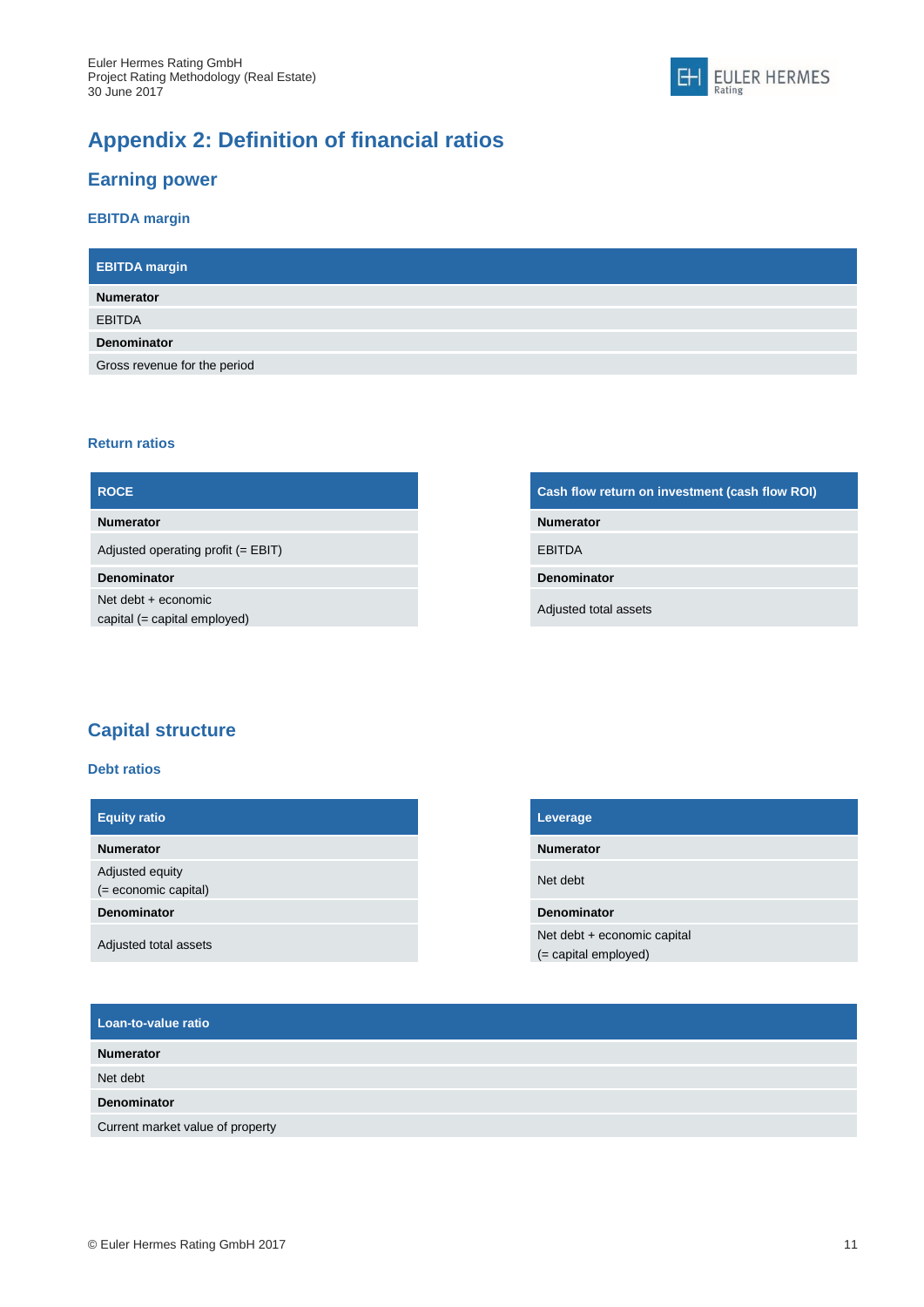#### **Deleveraging potential**



| <b>Total liabilities / EBITDA</b>                         |
|-----------------------------------------------------------|
| <b>Numerator</b>                                          |
| Total capital - economic capital<br>(= total liabilities) |
| <b>Denominator</b>                                        |
| <b>EBITDA</b>                                             |

#### **Interest and debt coverage ratios**

| <b>EBIT interest coverage ratio</b> |  |
|-------------------------------------|--|
|                                     |  |

**Denominator Denominator**

Interest expense **Interest expense** 

| <b>EBIT interest coverage ratio</b> | <b>EBITDA interest coverage ratio</b> |
|-------------------------------------|---------------------------------------|
| <b>Numerator</b>                    | <b>Numerator</b>                      |
| Adjusted operating profit (= EBIT)  | <b>EBITDA</b>                         |
| <b>Denominator</b>                  | <b>Denominator</b>                    |
|                                     |                                       |

| Debt service coverage ratio |  |
|-----------------------------|--|
| <b>Numerator</b>            |  |
| Free cash flow              |  |

**Denominator**

Interest expense + payment of debt principal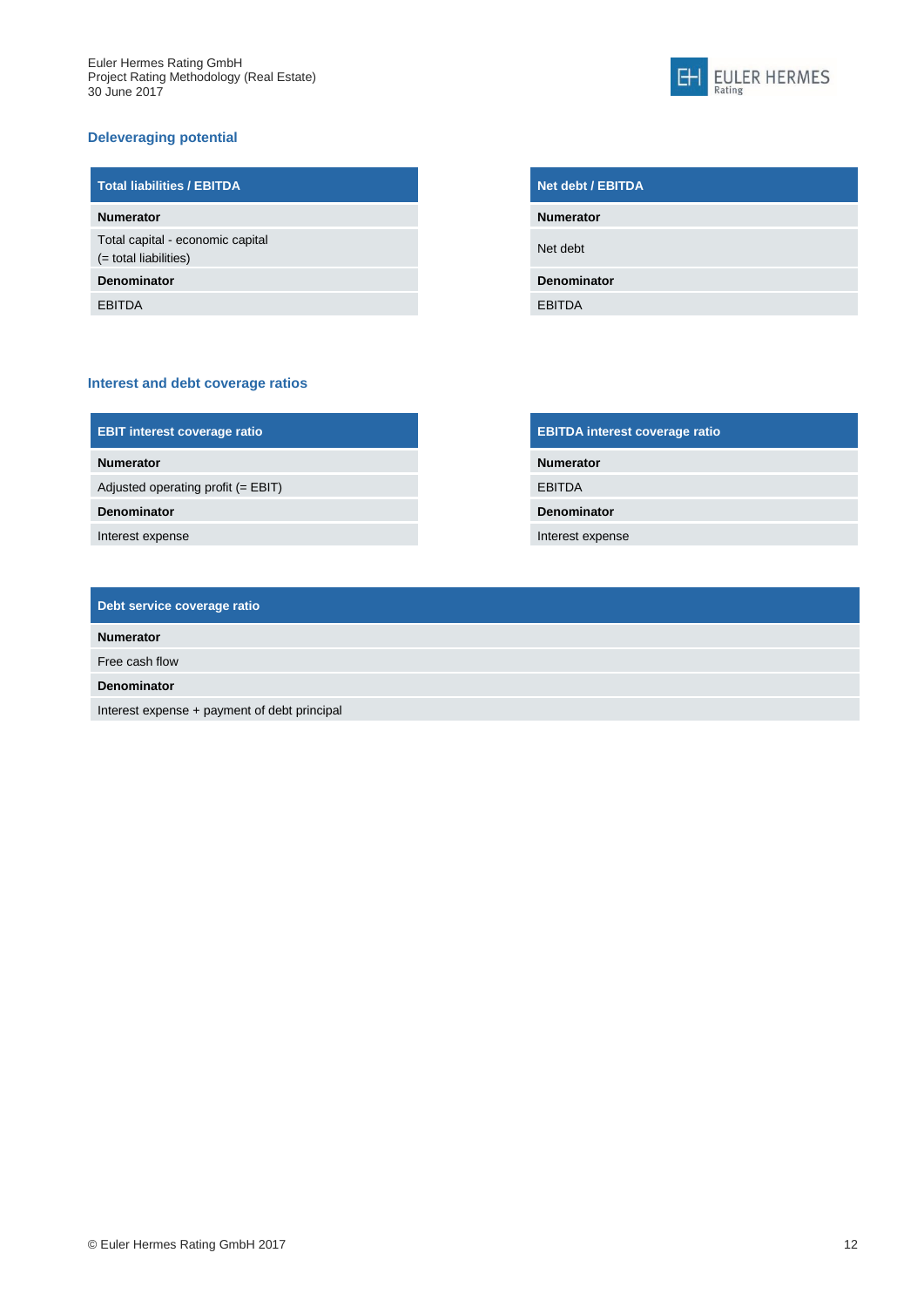

### **Contact:**

Kai Gerdes Director

Maike Holzhauer Senior Rating Analyst

### **Euler Hermes Rating GmbH**

Stadthausbrücke 5 20355 Hamburg Tel.: +49 (0) 40/60 77 812-00 Fax: +49 (0) 40/60 77 812-49 Website: www.ehrg.de E-mail: [kai.gerdes@eulerhermes-rating.com](mailto:maike.holzhauer@eulerhermes-rating.com) E-mail: [maike.holzhauer@eulerhermes-rating.com](mailto:maike.holzhauer@eulerhermes-rating.com)